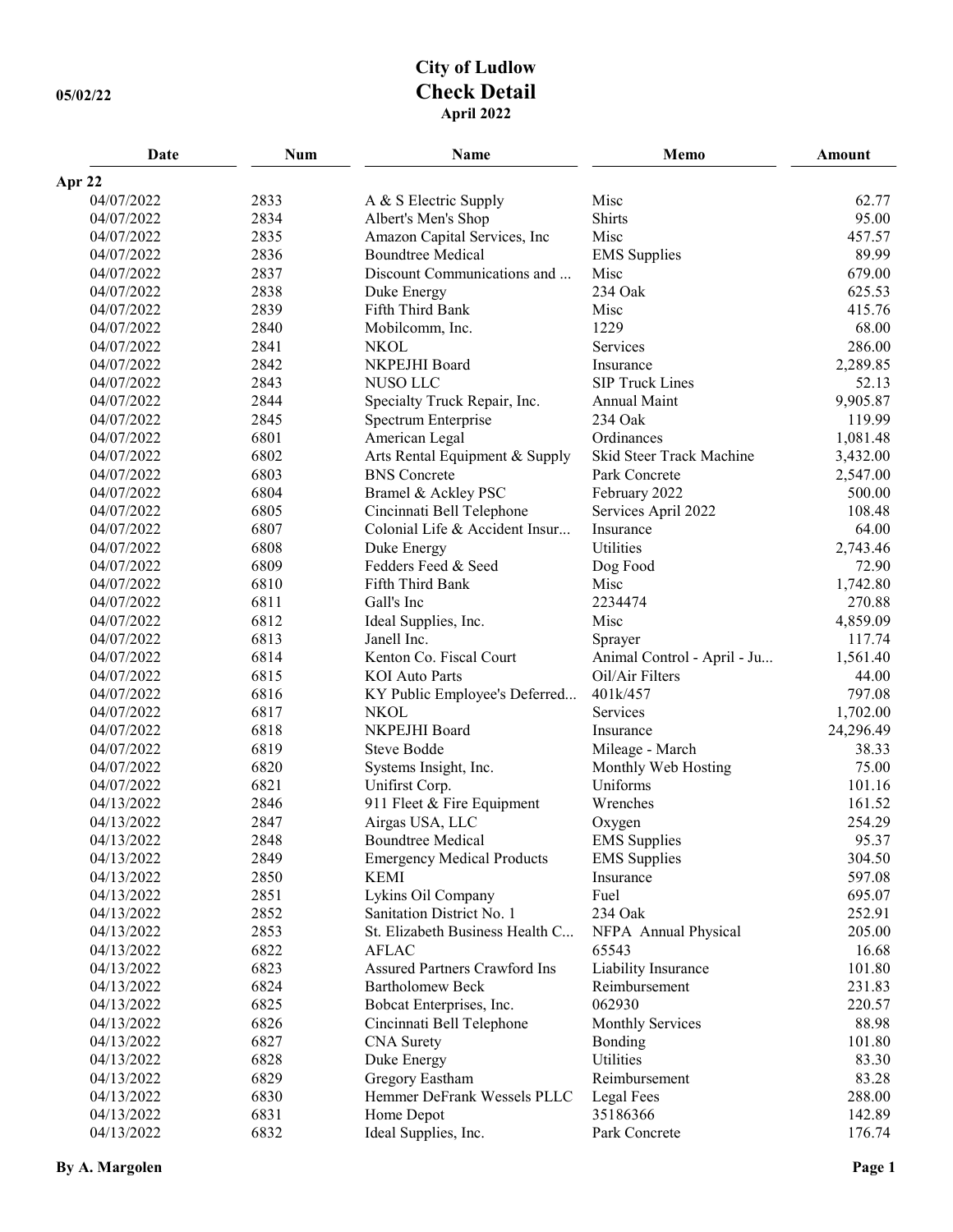## **City of Ludlow 05/02/22 Check Detail April 2022**

| Date       | <b>Num</b> | Name                               | Memo                         | Amount    |
|------------|------------|------------------------------------|------------------------------|-----------|
| 04/13/2022 | 6833       | <b>IPWDA</b>                       | Membership Dues              | 60.00     |
| 04/13/2022 | 6834       | Johnny's Car Wash                  | March Wash                   | 48.00     |
| 04/13/2022 | 6835       | <b>KEMI</b>                        | Insurance                    | 814.78    |
| 04/13/2022 | 6836       | Kenton Co. Fiscal Court            | MDT # 6                      | 5,000.00  |
| 04/13/2022 | 6837       | Lykins Oil Company                 | Fuel                         | 2,141.07  |
| 04/13/2022 | 6838       | Microsoft Corporation              | <b>Monthly Services</b>      | 512.00    |
| 04/13/2022 | 6839       | <b>PDS</b>                         | Services                     | 291.40    |
| 04/13/2022 | 6840       | <b>Pitney Bowes</b>                | Lease                        | 86.38     |
| 04/13/2022 | 6841       | Purchase Power                     | Postage                      | 208.99    |
| 04/13/2022 | 6842       | Rescue Heating & Cooling           | Furnace repair Comm Center   | 168.00    |
| 04/13/2022 | 6843       | Sanitation District No. 1          | Utilites                     | 679.82    |
| 04/13/2022 | 6844       | St. Elizabeth Business Health C    | Monthly                      | 175.00    |
| 04/13/2022 | 6845       | <b>Staples</b>                     | 6011-1000-7116-940           | 879.33    |
| 04/13/2022 | 6846       | SymbolArts                         | <b>Badges</b>                | 300.00    |
| 04/13/2022 | 6847       | <b>Truist Governmental Finance</b> | Train Viewing Parking Lot    | 3,424.12  |
| 04/13/2022 | 6848       | Vital Records Control              | Storage                      | 95.00     |
| 04/21/2022 | 6849       | <b>Brownells</b>                   | Gun parts                    | 695.52    |
| 04/21/2022 | 6850       | Cutter Construction, Inc.          | 3rd Draw for Concession B    | 40,000.00 |
| 04/21/2022 | 6851       | Delta Dental of Kentucky           | Insurance                    | 826.18    |
| 04/21/2022 | 6852       | <b>Enquirer Media</b>              | Legal Ad                     | 31.24     |
| 04/21/2022 | 6853       | Gall's Inc                         | 2234474                      | 729.23    |
| 04/21/2022 | 6854       | Hemmer DeFrank Wessels PLLC        | Legal Fees                   | 3,379.40  |
| 04/21/2022 | 6855       | Ideal Supplies, Inc.               | Misc                         | 1,469.51  |
| 04/21/2022 | 6856       | Kenton Co. Clerk                   | 22 Ash                       | 69.00     |
| 04/21/2022 | 6857       | KLC Unemployment Compensa          | Quarterly Filing             | 160.39    |
| 04/21/2022 | 6858       | KY Public Employee's Deferred      | 401k/457                     | 1,594.16  |
| 04/21/2022 | 6859       | Laurie Sparks                      | Mileage                      | 49.91     |
| 04/21/2022 | 6860       | Leads Online                       | Renewal                      | 1,625.00  |
| 04/21/2022 | 6861       | Linde Gas & Equipment Inc.         | Tanks                        | 535.87    |
| 04/21/2022 | 6862       | <b>NKOL</b>                        | Services                     | 2,199.98  |
| 04/21/2022 | 6863       | R & D Concrete Pumping             | Park Concrete                | 500.00    |
| 04/21/2022 | 6864       | Sanitation District No. 1          | 116 Carneal                  | 4.54      |
| 04/21/2022 | 6865       | Spectrum Enterprise                | Cable/Internet               | 681.84    |
| 04/21/2022 | 6866       | Summerel Tire Service              | Tires                        | 297.26    |
| 04/21/2022 | 6867       | <b>Truist Governmental Finance</b> | TAN Loan                     | 460.41    |
| 04/21/2022 | 2854       | <b>Boundtree Medical</b>           | <b>EMS</b> Supplies          | 1,330.62  |
| 04/21/2022 | 2855       | Delta Dental of Kentucky           | Insurance                    | 110.49    |
| 04/21/2022 | 2856       | Firstnet                           | EMS Tablets/Squad cell ph    | 124.42    |
| 04/21/2022 | 2857       | Ideal Supplies, Inc.               | <b>Cleaning Supplies</b>     | 22.27     |
| 04/21/2022 | 2858       | KLC Unemployment Compensa          | Quarterly Filing             | 51.40     |
| 04/21/2022 | 2859       | Silco Fire & Security              | Annual Fire Extinguisher I   | 378.25    |
| 04/21/2022 | 2860       | Specialty Truck Repair, Inc.       | Misc Repairs                 | 711.36    |
| 04/21/2022 | 2861       | St Elizabeth Healthcare            | Medication Order             | 793.63    |
| 04/28/2022 | 2862       | <b>Boundtree Medical</b>           | <b>EMS</b> Supplies          | 601.29    |
| 04/28/2022 | 2863       | Custom Design Benefits, Inc.       | Insurance                    | 8.50      |
| 04/28/2022 | 2864       | Discount Communications and        | Pagers/Desktop Chargers      | 4,509.00  |
| 04/28/2022 | 2865       | Silco Fire & Security              | <b>SCBA Hydrostatic Test</b> | 869.50    |
| 04/28/2022 | 2866       | Spectrum Enterprise                | 234 Oak                      | 111.06    |
| 04/28/2022 | 2867       | Structural Technology, Inc.        | Annual Ground Ladder Tes     | 1,053.00  |
| 04/28/2022 | 6868       | Arts Rental Equipment & Supply     | Stump Grinder                | 387.50    |
| 04/28/2022 | 6869       | Bramel & Ackley PSC                | March 2022                   | 500.00    |
| 04/28/2022 | 6870       | Corvus Janitorial Systems          | <b>Cleaning Services</b>     | 650.00    |
| 04/28/2022 | 6871       | Custom Design Benefits, Inc.       | Insurance                    | 68.00     |